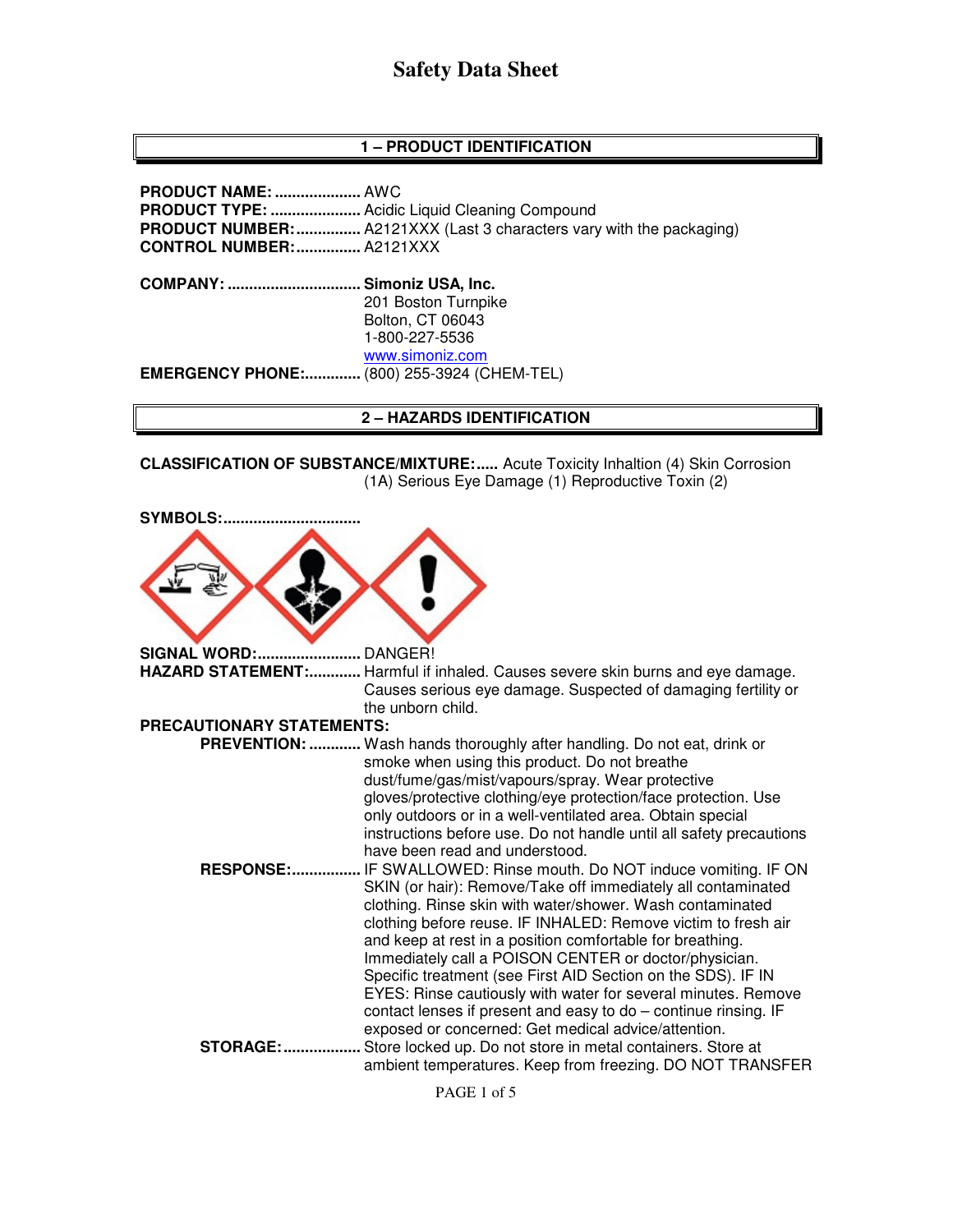TO UNMARKED CONTAINERS. KEEP AWAY FROM CHILDREN.  **DISPOSAL: .................** Dispose of container and contents in accordance with local regulations.

## **3 – COMPOSITION / INFORMATION ON INGREDIENTS**

**INGREDIENT** C.A.S. NUMBER<br>Water 7732-18-5 Hydrofluorosilicic Acid 16961-83-4 Lauryl Amine Oxide<br>
um Cocoamphodipropionate<br>
1643-20-5<br>
68604-71-7 Disodium Cocoamphodipropionate

7732-18-5

Percentages of ingredients are being withheld as trade secret information. This information will be disclosed as necessary to authorized individuals

## **4 – FIRST-AID MEASURES**

|                        | <b>BREATHING (INHALATION):</b> If victim shows signs of discomfort or irritation, remove to fresh<br>air. If symptoms persist, get immediate medical attention.                                                                             |
|------------------------|---------------------------------------------------------------------------------------------------------------------------------------------------------------------------------------------------------------------------------------------|
|                        | SWALLOWING (INGESTION): . DO NOT INDUCE VOMITING! Drink a large quantity of water or<br>milk. Do not attempt to give liquids to an unconscious person.<br>Get immediate medical attention!                                                  |
| <b>EYES: </b>          | Flush eyes with a large quantity of fresh water for at least 15<br>minutes. Apply ice compresses and GET IMMEDIATE<br>EMERGENCY MEDICAL ATTENTION by an eye specialist. It<br>may be necessary to take victim to a hospital emergency room. |
| <b>SKIN (DERMAL): </b> | Immediately flush from skin and clothing with large amounts of<br>fresh water. Get immediate medical attention. Rewash<br>contaminated clothing before wearing.                                                                             |

## **5 – FIRE-FIGHTING MEASURES**

**FLASHPOINT: ...........................** This product in non-flammable. **EXTINGUISHING MEDIA:.........** This product is non-flammable. Use extinguishing media suitable for materials already burning. **SPECIAL FIRE FIGHTING PROCEDURES: ............** Firefighters working in areas where this product is present should be equipped with an approved, fully enclosed SCBA with a plastic hood window. **UNUSUAL FIRE AND EXPLOSION HAZARDS: ......** None known.

## **6 – ACCIDENTAL RELEASE MEASURES**

**SPILL PROCEDURES: .............** Dike to prevent spillage into streams or sewer systems. Consult local, state and federal authorities. **WASTE DISPOSAL: .................** As recommended by local, state and federal authorities.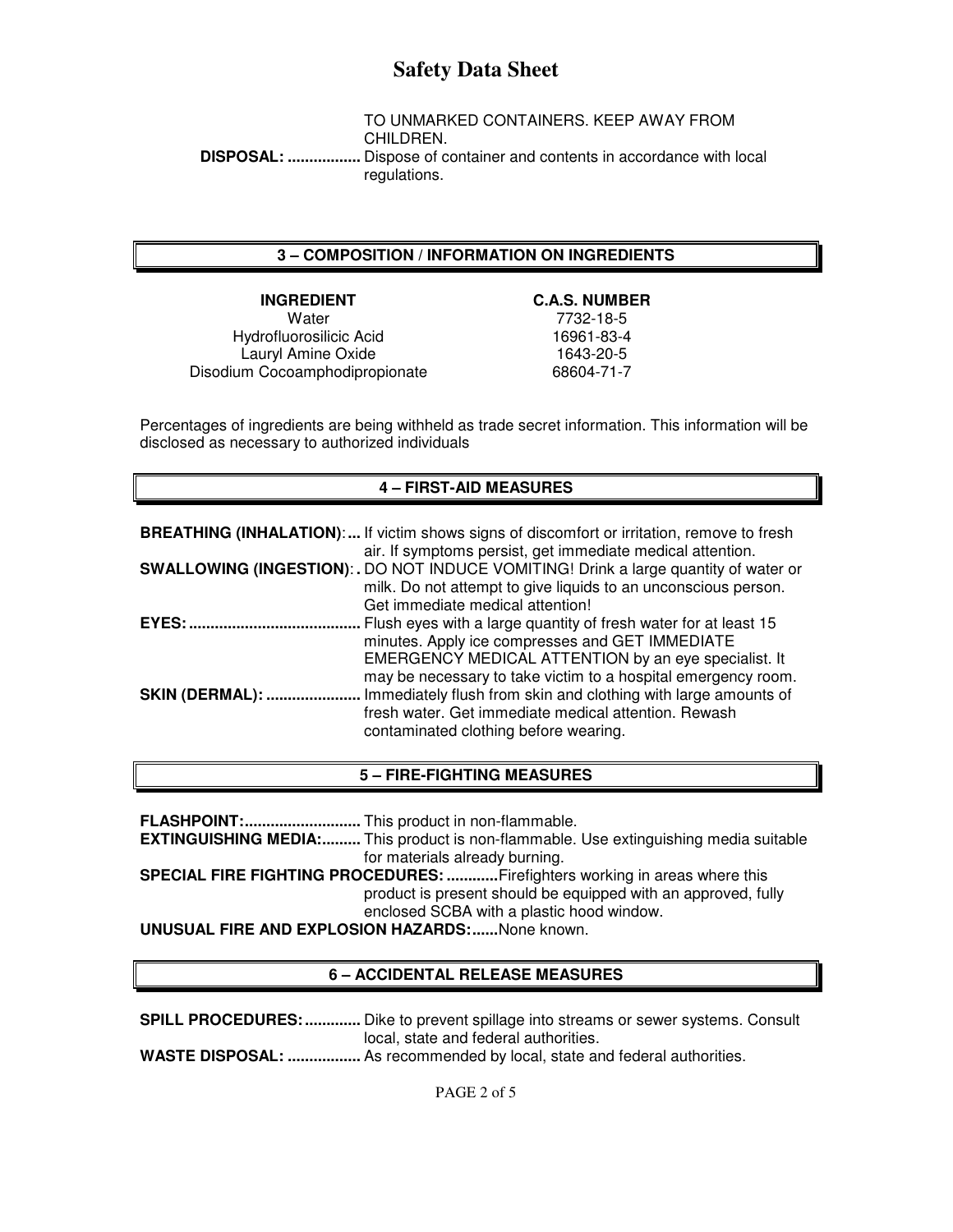## **7 – HANDLING and STORAGE**

| <b>STORAGE:</b>   | Store in a cool, well ventilated area. Avoid overheating or                                                                                                                                                                                                              |
|-------------------|--------------------------------------------------------------------------------------------------------------------------------------------------------------------------------------------------------------------------------------------------------------------------|
|                   | freezing. Store locked up. Do not store in metal containers. DO<br>NOT TRANSFER TO UNMARKED CONTAINERS. KEEP AWAY<br>FROM CHILDREN.                                                                                                                                      |
| <b>HANDLING:.</b> | Under normal use according to label instructions, special<br>protection should not be necessary. Wear eye protection if<br>product is likely to splash. Do not place this product in an<br>unmarked container! Keep away from children! Spilled material is<br>slippery. |

### **8 – EXPOSURE CONTROLS / PERSONAL PROTECTION**

**RESPIRATORY PROTECTION:** Not usually needed in well-ventilated areas. If needed, use a NIOSH approved respirator. **PROTECTIVE CLOTHING:.......** Nitrile or PVC gloves, and chemical splash goggles. Wear protective outerwear and boots when product is likely to splash. **ADDITIONAL MEASURES: ......** Under normal use according to label instructions, special protection should not be necessary. Wear eye protection if product is likely to splash.Do not place this product in an unmarked container! Keep away from children! Spilled material is slippery.

| <b>INGREDIENT</b>              | <b>C.A.S. NUMBER</b> | PEL                   |
|--------------------------------|----------------------|-----------------------|
| Water                          | 7732-18-5            | No limits established |
| Hydrofluorosilicic Acid        | 16961-83-4           | No limits established |
| Lauryl Amine Oxide             | 1643-20-5            | No limits established |
| Disodium Cocoamphodipropionate | 68604-71-7           | No limits established |
|                                |                      |                       |

## **9 – PHYSICAL / CHEMICAL PROPERITES**

**APPEARANCE & ODOR: .........** Transparent liquid. No significant odor. **ODOR THRESHOLD: ...............** N/A **pH: .............................................** Less than 2. **MELTING POINT: .....................** 210 degrees F. **FREEZING POINT: ...................** N/A **BOILING POINT:.......................** 210 degrees F. **BOILING POINT RANGE:......... N/A FLASHPOINT: ...........................** This product is non-flammable. **EVAPORATION RATE:.............. N/A FLAMMABILITY (solid/gas):....** N/A **EXPLOSION LIMITS: ................** N/A **VAPOR PRESSURE: ................** N/A **VAPOR DENSITY (AIR=1): .......** Greater than 1.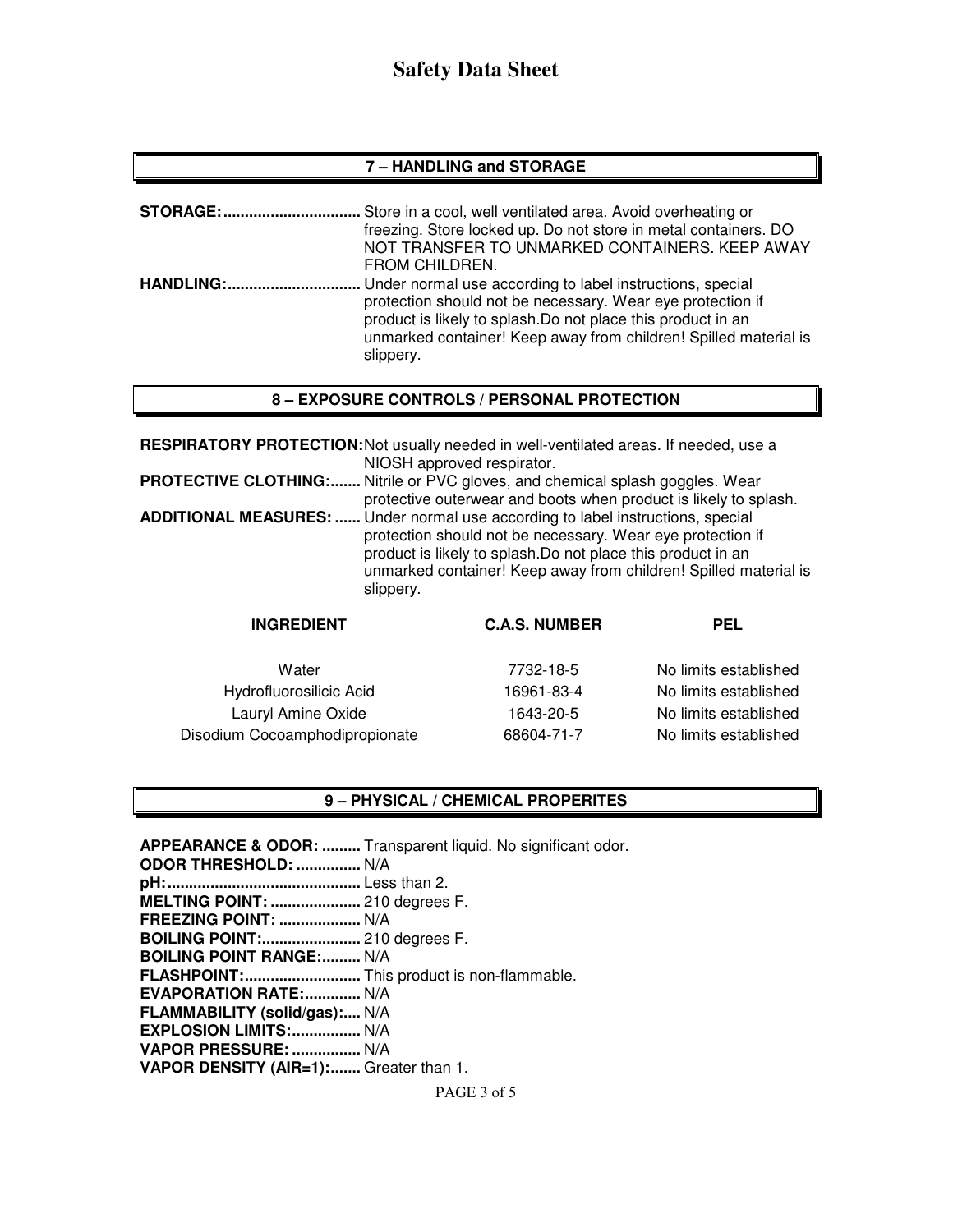**SPECIFIC GRAVITY: ................** 1.1 **SOLUBILITY IN WATER: .........** Completely soluble. **PARTITION COEFFICIENT: .....** N/A **AUTO-IGNITION TEMPERATURE: ..........................** N/A **DECOMPOSITION TEMPERATURE: ......................** N/A **VISCOSITY: ..............................** Slight body

## **10 – STABILITY and REACTIVITY**

**STABILITY: ...............................** Stable under normal conditions. **HAZARDOUS DECOMP.: .........** This product not known to polymerize. **INCOMPATIBILITY: ..................** Do not mix with other chemicals.

### **11 – TOXICOLOGICAL INFORMATION**

**ROUTE(S) OF ENTRY: .............** Inhalation, skin absorption, or ingestion. **LISTED CARCINOGEN: ...........** Not listed by IARC, NTP or OSHA. **MEDICAL CONDITION AGGRAVATED: ..................** May aggravate pre-existing dermatitis. **INHALATION: ............................** Not likely to be inhaled in hazardous amounts. Maintain adequate ventilation in the work area. **INGESTION: ..............................** This material can cause burns and serious damage to throat, esophagus and stomach. **EYES: ........................................** Undiluted product will cause burns or eye irritation, or possibly blindness. **SKIN (DERMAL): ......................** This product may cause burns or irritation if not removed from the skin. Chronic overexposure may cause injury to blood, liver & kidneys. **ACUTE TOXICITY\* (ORAL):…… .............................** 1946 mg/kg **ACUTE TOXICITY\* (DERMAL):.. .............................** >2000 mg/kg **ACUTE TOXCITY\* (INHALATION): ..........................** >20,000 ppm V (Gas), >20 mg/l (Vapor), >5 mg/l (Dust)

**\***Determined using the additivity formula for mixtures (GHS Purple Book, 3.1.3.6)

#### **12 – ECOLOGICAL INFORMATION**

## **ENVIRONMENTAL FATE AND DISTRIBUTION:** N/A

## **13 –DISPOSAL CONSIDERATIONS**

**WASTE DISPOSAL: .................** As recommended by local, state and federal authorities.

## **14 – TRANSPORTATION INFORMATION**

**PROPER SHIPPING NAME:..... Fluorosilicic Acid Solution HAZARD CLASS: ......................** 8 **UN/NA NUMBER: .....................** UN 1778

PAGE 4 of 5